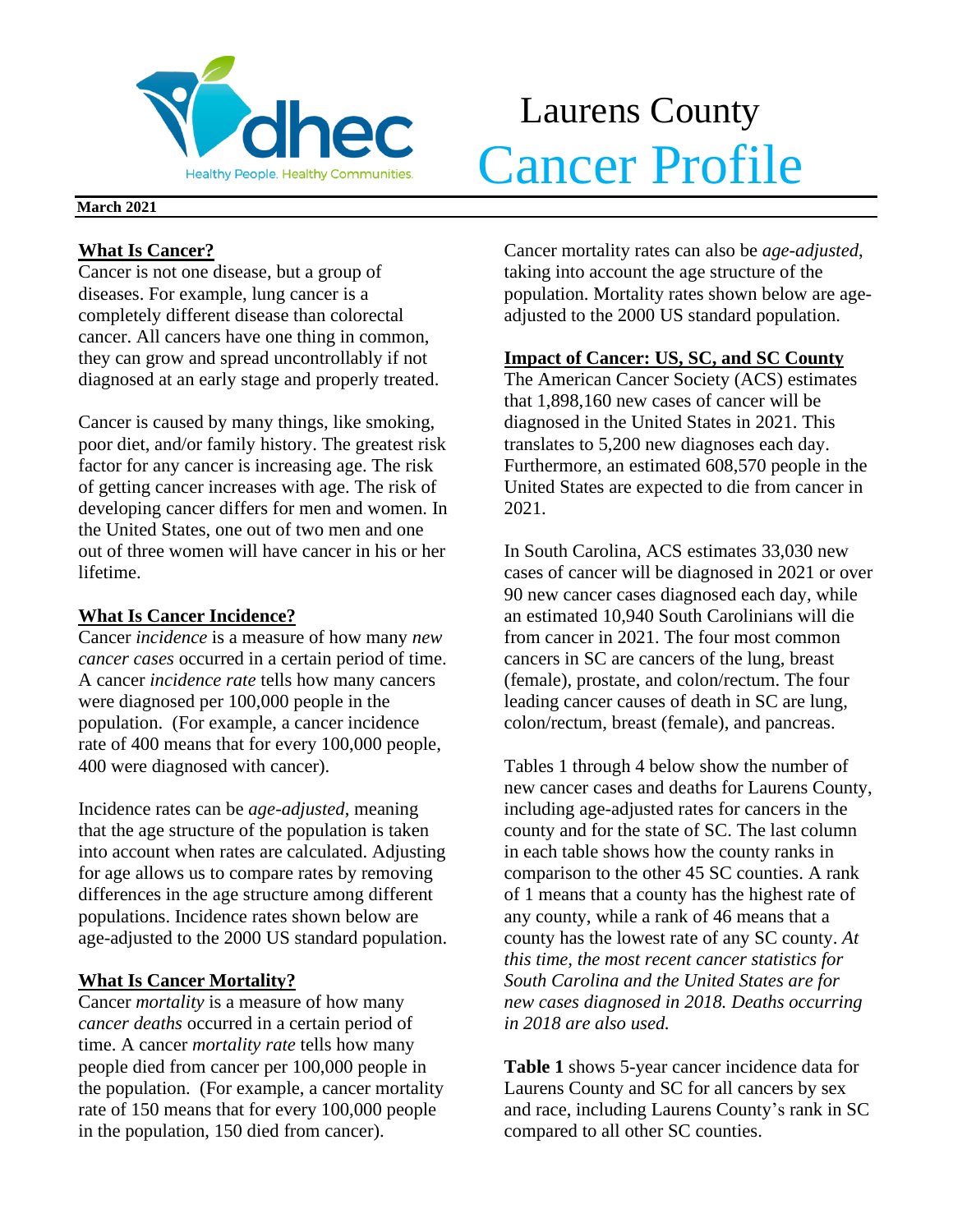Table 1. Cancer Incidence by Sex and Race, 2014-2018, Laurens County and South Carolina\*

|        | <b>SC</b> | <b>Laurens County</b> |           |           |  |
|--------|-----------|-----------------------|-----------|-----------|--|
|        | 5-year    | 5-year                | new       | <b>SC</b> |  |
|        | rate      | rate                  | $cases^*$ | rank      |  |
| all    | 450       | 482                   | 424       |           |  |
| male   | 503       | 555                   | 227       | 7         |  |
| female | 411       | 425                   | 197       | 13        |  |
| white  | 452       | 492                   | 330       | 3         |  |
| black  | 441       | 454                   | 93        | 20        |  |

\***Counts are annual averages based on 5 years of data.** 5-year rates are per 100,000 age-adjusted to the 2000 US standard population. Statistics do not include *in situ* cancers, except for bladder. Source: SC Central Cancer Registry. ~ Statistic could not be calculated (small counts).

**Table 2** shows 5-year cancer mortality data for Laurens County and SC for all cancers by sex and race, including Laurens County's rank in SC compared to all other SC counties.

Table 2. Cancer Mortality by Sex and Race, 2014- 2018, Laurens County and South Carolina\*

|        | SC     | <b>Laurens County</b> |         |      |
|--------|--------|-----------------------|---------|------|
|        | 5-year | 5-year                | lives   | SС   |
|        | rate   | rate                  | $lost*$ | rank |
| all    | 165    | 194                   | 174     |      |
| male   | 203    | 243                   | 97      | 10   |
| female | 137    | 157                   | 77      | 9    |
| white  | 160    | 194                   | 135     | 6    |
| black  | 185    | 190                   | 38      | 24   |

\***Counts are annual averages based on 5 years of data.** 5-year rates are per 100,000 age-adjusted to the 2000 US standard population. Sources: SC Central Cancer Registry and SC Vital Records. ~ Statistic could not be calculated (small counts).

**Table 3** shows 5-year cancer incidence data for Laurens County and SC for selected cancers, including Laurens County's rank in SC compared to all other SC counties.

| Table 3. Cancer Incidence for Selected Cancers, |  |
|-------------------------------------------------|--|
| 2014-2018, Laurens County and South Carolina*   |  |

|                                   | SC     | <b>Laurens County</b> |          |           |  |
|-----------------------------------|--------|-----------------------|----------|-----------|--|
| cancer                            | 5-year | 5-year                | new      | <b>SC</b> |  |
|                                   | rate   | rate                  | $cases*$ | rank      |  |
| breast                            |        |                       |          |           |  |
| (female)                          | 130    | 115                   | 52       | 43        |  |
| prostate                          |        |                       |          |           |  |
| (male)                            | 113    | 96                    | 42       | 38        |  |
| $\frac{\text{lung}}{\text{lang}}$ |        |                       |          |           |  |
| <b>bronchus</b>                   | 63     | 81                    | 75       | 4         |  |
| $\text{colon}/$                   |        |                       |          |           |  |
| rectum                            | 38     | 46                    | 40       | 9         |  |
| pancreas                          | 14     | 18                    | 16       |           |  |

\***Counts are annual averages based on 5 years of data.** 5-year rates are per 100,000 age-adjusted to the 2000 US standard population. Statistics do not include *in situ* cancers, except for bladder. Source: SC Central Cancer Registry. ~ Statistic could not be calculated (small counts).

**Table 4** shows 5-year cancer mortality data for Laurens County and SC for selected cancers, including Laurens County's rank in SC compared to all other SC counties.

| Table 4. Cancer Mortality for Selected Cancers, |
|-------------------------------------------------|
| 2014-2018, Laurens County and South Carolina*   |

|                 | SС     | Laurens County |         |      |
|-----------------|--------|----------------|---------|------|
| cancer          | 5-year | 5-year         | lives   | SC   |
|                 | rate   | rate           | $lost*$ | rank |
| breast          | 22     | 22             | 10      | 20   |
| (female)        |        |                |         |      |
| prostate        | 22     | 21             | 7       | 26   |
| (male)          |        |                |         |      |
| $l$ ung/        | 43     | 56             | 52      | 3    |
| <b>bronchus</b> |        |                |         |      |
| $\text{colon}/$ | 14     | 17             | 15      | 22   |
| rectum          |        |                |         |      |
| pancreas        |        | 13             | 12      | 12   |

\***Counts are annual averages based on 5 years of data.** 5-year rates are per 100,000 age-adjusted to the 2000 US standard population. Sources: SC Central Cancer Registry and SC Vital Records. ~ Statistic could not be calculated (small counts).

**Table 5** shows the percentage of cancers diagnosed in early and late stages of disease in Laurens County and SC. Cancers diagnosed in late stages lessen the potential for successful treatment and raise the risk of premature loss of life.